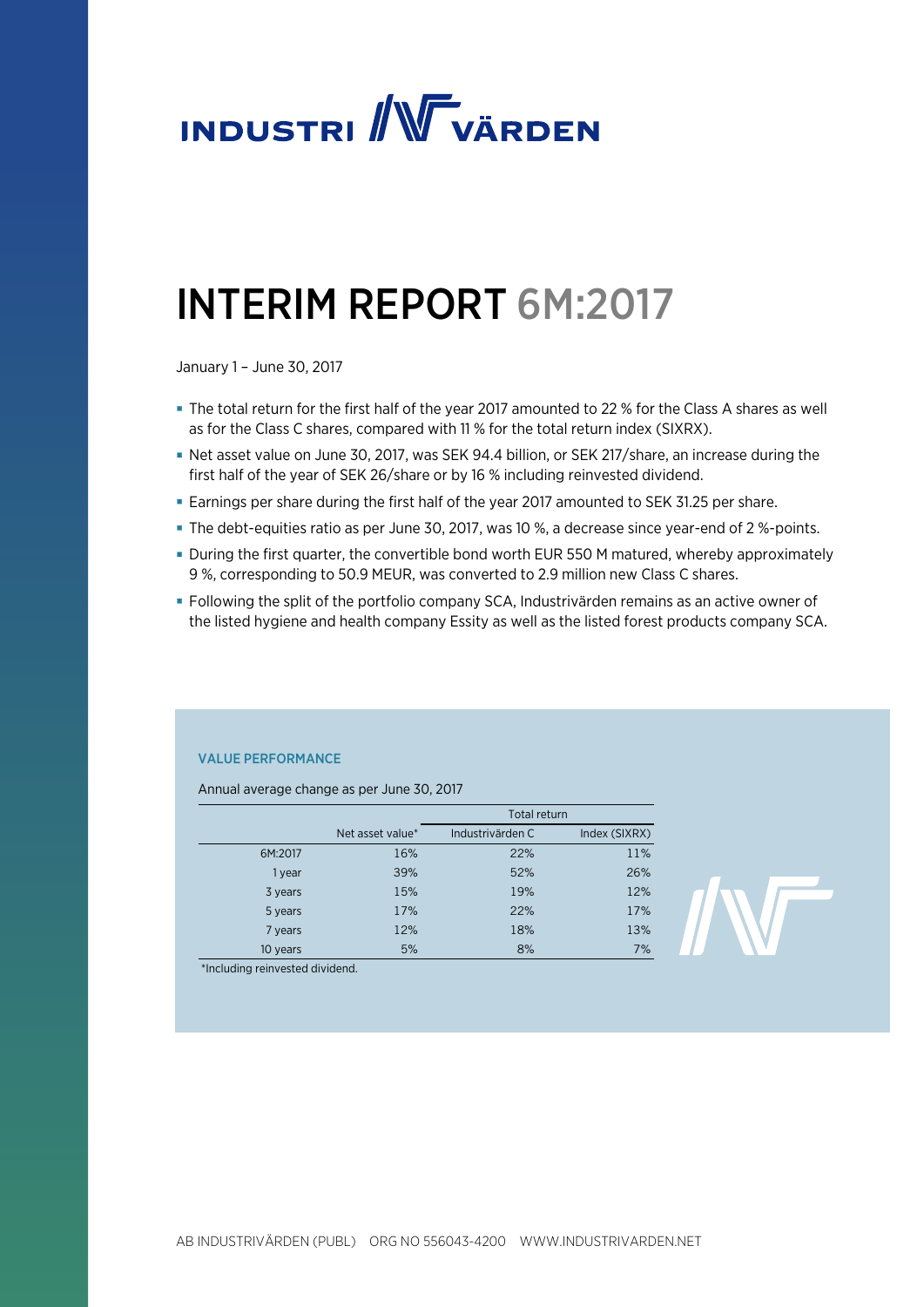# CEO's message

- Continued favorable performance for equities portfolio
- The split of SCA gives two new portfolio companies the hygiene and health company Essity, and the forest products company SCA

#### EXTERNAL FACTORS

Growth forecasts as well as macroeconomic indicators for the major economies look good in general, although there are significant differences between countries and regions. Stable growth is forecast for the U.S. economy, but the effects of Trump's policies and interest rate hikes are sources of uncertainty. The recovery is continuing in Europe, but the uncertainty surrounding Brexit remains. Growth in the Chinese economy has stabilized, while the situation remains strained for several emerging markets. However, the stock market has shown resilience to adverse events in the world in general. Supported by strong earnings reports and continued low interest rates, the stock market has continued to perform well.

### PORTFOLIO COMPANIES

Activity in the portfolio companies has remained high, and measures taken by the companies combined with improved market conditions point overall to strong earnings performance. I can point to a few examples of significant measures for future value creation that were taken during the first half of the year.

At the end of March Ericsson presented a more focused business strategy. The aim is to restore profitability and regain the technology and market leadership in the company's core businesses. The new strategy involves a number of steps toward change, encompassing everything from the composition of the business portfolio to the company's organizational structure and efficiency.

Sandvik continues to focus on its businesses in tools and mining technology systems, and advanced steel and special alloys. As part of this work, in June the company signed an agreement to sell Sandvik Process Systems, for SEK 5 billion. This creates greater scope for Sandvik to grow further in selected core businesses.

Volvo is continuing its work on strengthening profitability and growing organically in selected areas, including a stronger focus on its service business. Through a clearer customer and brand orientation, the company is strengthening its product offering and increasing flexibility in its business. The focus on continuous improvement remains. It is good to see that this work starts to yield results. Volvo's share price has developed strongly and accounted for the largest value growth in Industrivärden's equities portfolio during the first half of the year.

#### SCA AND ESSITY

In June 2017 the portfolio company SCA was split into two companies – the hygiene and health company Essity, and the forest products company SCA. We support this strategy for greater focus and believe that the businesses have greater development potential as two separate companies. Since the two new companies have the same share structure as the former SCA, our ownership position was unchanged at mid-year. It is gratifying to note that the market has embraced both companies in a positive way. We see good value potential in these companies, and it is our ambition to stay on as a long-term active owner of both Essity and SCA.

#### INDUSTRIVÄRDEN'S PERFORMANCE

On June 30, 2017, net asset value was SEK 94.4 billion, or SEK 217 per share, representing an increase during the first half of the year by 16 % including reinvested dividend. At the end of the period, the portfolio's value was SEK 105.3 billion, and net debt was SEK 10.7 billion, corresponding to a debt-equities ratio of 10 %. This means that the debt-equities ratio has decreased by two percentage points during the year thus far. The total return for the Class A as well as the Class C shares was 22 %, compared with 11% for the return index (SIXRX).

#### STRENGTHED INVESTMENT OPERATION

A key component in Industrivärden's refined strategy has involved further strengthening the investment operations in various ways. It therefore feels especially exciting to welcome Karl Åberg in August, who will assume the role as head of our investment and analysis organization.

Helena Stjernholm CEO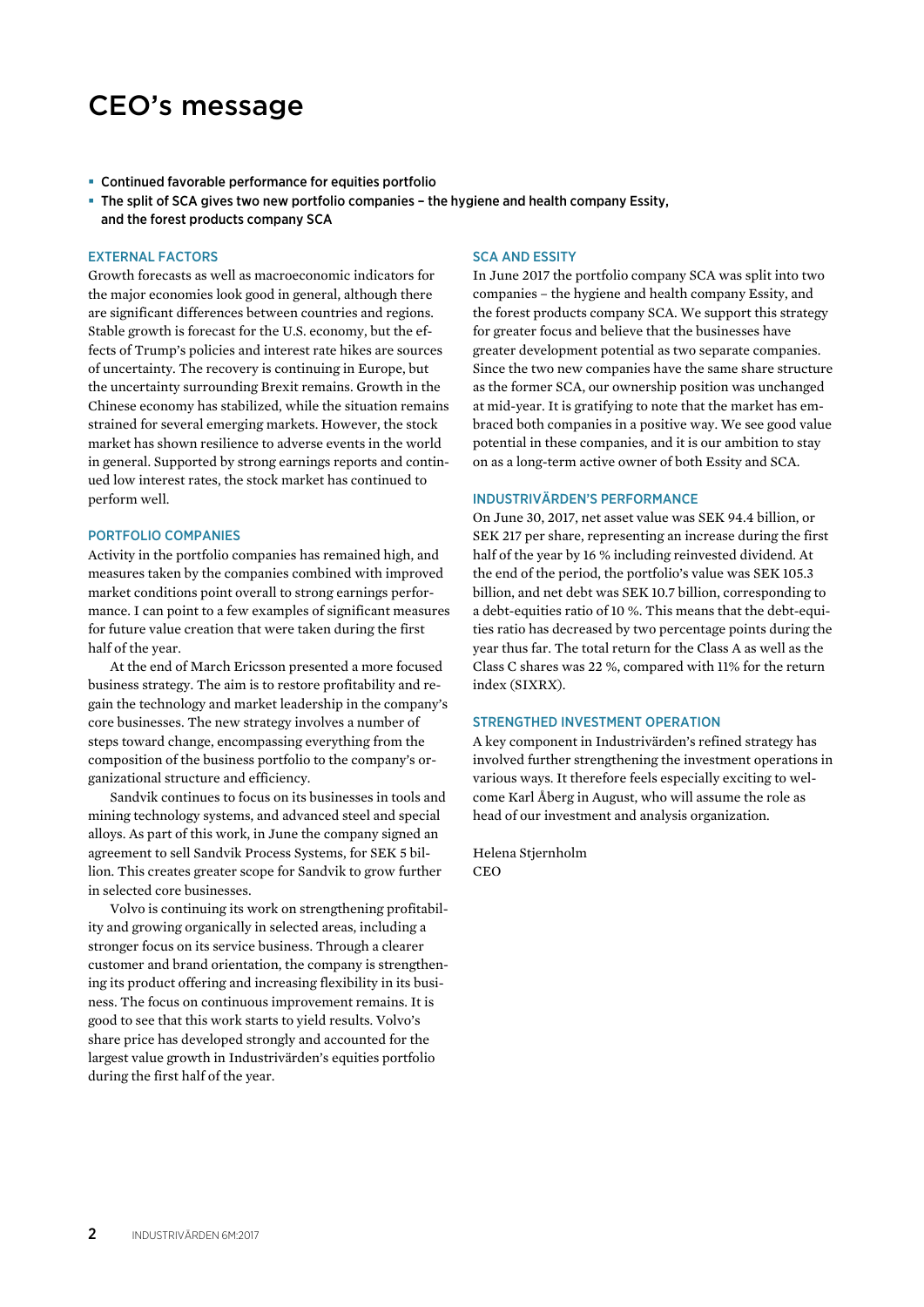# **Overview**

# INDUSTRIVÄRDEN IN BRIEF

Industrivärden conducts long-term asset management that creates value through active ownership. The long-term goal is to increase net asset value and thereby generate a return for Industrivärden's shareholders that exceeds the market's required rate of return. Taking into account the risk profile of the portfolio's investments, the shareholders are to be given a total return which over time is higher than the average for the Stockholm Stock Exchange.

More information can be found on www.industrivarden.net.

#### EQUITIES PORTFOLIO, JUNE 30, 2017



#### COMPOSITION OF EQUITIES PORTFOLIO AND NET ASSET VALUE

|                                        | 6/30/2017                |                          |       |                      |                    |                 | 6M:2017          |                     |
|----------------------------------------|--------------------------|--------------------------|-------|----------------------|--------------------|-----------------|------------------|---------------------|
|                                        |                          | Share of<br>ownership, % |       |                      |                    | Market value    | Total<br>return  | TR for the<br>stock |
| Portfolio companies                    | No. of shares            | Capital                  | Votes | Share of<br>value, % |                    | SEK M SEK/share | SEK <sub>M</sub> | $\%$                |
| Handelsbanken A                        | 194 923 948              | 10.0                     | 10.2  | 22                   | 23 508             | 54              | $-208$           | $^{\circ}1$         |
| Volvo A                                | 142 154 571              | 6.7                      | 21.7  | 19                   | 20 45 6            | 47              | 5751             | 38                  |
| Sandvik                                | 147 584 257              | 11.8                     | 11.8  | 19                   | 19 555             | 45              | 3 3 0 7          | 20                  |
| Essity A<br>Essity B                   | 35 000 000<br>31 800 000 | 9.5                      | 29.7  | 15                   | 8078<br>7 3 3 0    | 35              | 2 1 5 2          | 17<br>15            |
| ICA Gruppen                            | 20 625 000               | 10.3                     | 10.3  | 6                    | 6468               | 15              | 967              | 17                  |
| Skanska A<br>Skanska B                 | 12 667 500<br>16 343 995 | 6.9                      | 23.9  | 6                    | 2 5 3 2<br>3 2 6 7 | 13              | $-204$           | $-3$<br>$-3$        |
| Ericsson A<br>Ericsson B               | 86 052 615<br>1 000 000  | 2.6                      | 15.1  | 5                    | 5 1 2 9<br>60      | 12              | 668              | 14<br>15            |
| <b>SCAA</b><br><b>SCAB</b>             | 35 000 000<br>31 800 000 | 9.5                      | 29.7  | $\overline{4}$       | 2 5 5 5<br>2027    | 11              | 1 1 1 4          | 35<br>23            |
| <b>SSAB A</b><br><b>SSAB B</b>         | 63 105 972<br>54 633 318 | 11.4                     | 18.2  | $\overline{4}$       | 2 4 2 6<br>1 707   | 9               | 379              | 11<br>9             |
| Other                                  |                          |                          |       | $\mathbf 0$          | 229                | $\mathbf{1}$    | 39               |                     |
| <b>Equities portfolio</b>              |                          |                          |       | 100                  | 105 328            | 242             | 13 964           | 15                  |
| Interest-bearing net debt              |                          |                          |       |                      | $-10671$           | $-25$           | Index:           | 11                  |
| Adjustment regarding exchangeable bond |                          |                          |       |                      | $-293$             | $-1$            |                  |                     |
| Net asset value                        |                          |                          |       |                      | 94 364             | 217             |                  |                     |
| Debt-equities ratio                    |                          |                          |       |                      |                    | 10%             |                  |                     |

The total return for Essity and SCA has been calculated as the respective company's share of the original company, SCA's, total return before the split (based on share of value), and then based on the value development in each company. The split was carried out on June 9 and the first trading day in Essity was on June 15, 2017.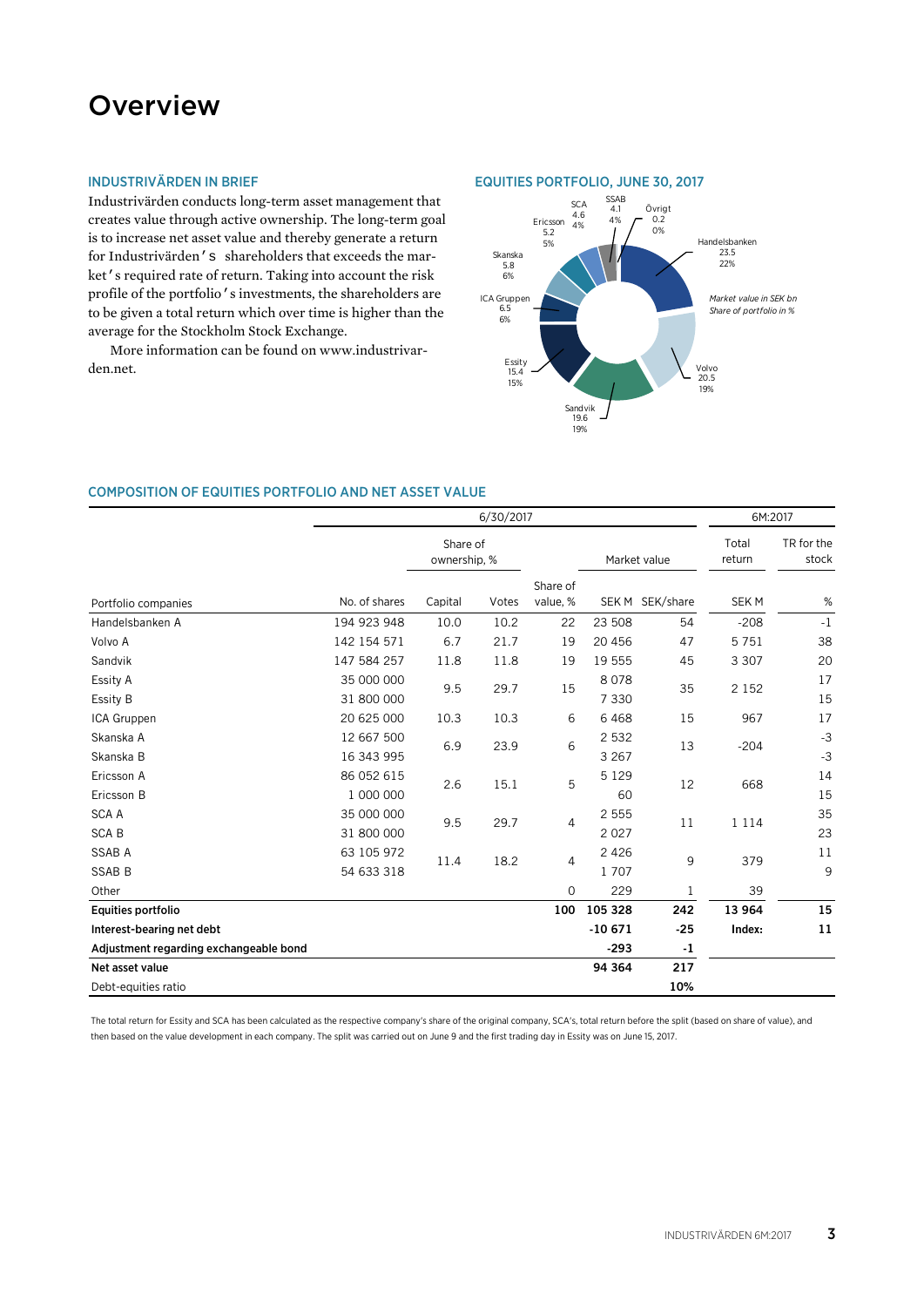# Performance

#### NET ASSET VALUE

Net asset value on June 30, 2017, was SEK 94.4 billion, or SEK 217 per share, an increase during the first half of the year of SEK 26 per share corresponding to 14 % or by 16 % including reinvested dividend. The dividend payed out in 2017 amounted to SEK 5.25 per share. The Stockholm Stock Exchange's total return index (SIXRX) increased by 11 % during the same period.

During the last five and ten-year period, net asset value grew by 17 % and 5 %, respectively, per year including reinvested dividend. The SIXRX total return index increased by 17 % and 7 %, respectively, during the same period.

#### EQUITIES PORTFOLIO

During the first half of the year 2017 the value of the equities portfolio increased by SEK 11.1 billion. On June 30, 2017 the equities portfolio amounted to SEK 105.3 billion, or SEK 242 per share. The shareholdings in Volvo, Sandvik and Essity made significant positive contributions to the equities portfolio's value performance.

During the last three-year period the shareholdings in SCA/Essity, Volvo and Sandvik have had higher total returns than the total return index (SIXRX) while the shareholdings in ICA Gruppen and Skanska have had a development in line with the total return index. The shareholdings in Handelsbanken, Ericsson and SSAB have had lower total returns than the total return index.

### CASH FLOW

#### *Investment activities*

During the first half of 2017 no purchases or sales were made in the portfolio companies.

On April 5, 2017 the Annual General Meeting of SCA decided to distribute all shares in Essity (formerly SCA Hygiene) to SCA's shareholders. The distribution to the shareholders was conducted in accordance with the Swedish "Lex Asea" rules, entailing that the distribution was exempt from taxation. One share of Class A in SCA carried entitlement to one share of Class A in Essity and one share of Class B in SCA carried entitlement to one share of Class B in Essity. The first day of trading was on June 15, 2017. Industrivärden remains a long-term active owner in Essity as well as SCA.

#### *Dividend payed out*

The Annual General Meeting on May 9, 2017 approved the Board of Directors' proposal of a dividend of SEK 5.25 per share (5.00). The total dividend payout amounted to SEK 2 285 M (2 162).

#### *Management cost*

The management cost during the first half of the year 2017 amounted to SEK 55 M (60), which on a yearly basis corresponded to 0.10 % of the equities portfolio's value on June 30, 2017.

#### DEVELOPMENT OF NET ASSET VALUE 6M:2017

|                           |         | 6/30/2017 | 12/31/2016 |           |  |
|---------------------------|---------|-----------|------------|-----------|--|
|                           | SEK bn  | SEK/share | SEK bn     | SEK/share |  |
| Equities portfolio        | 105.3   | 242       | 94.2       | 218       |  |
| Interest-bearing net debt | $-10.7$ | $-25$     | $-11.5$    | $-27$     |  |
| Adjustment exchangeable   | $-0.3$  | - 1       | ٠          |           |  |
| Net asset value           | 94.4    | 217       | 82.8       | 191       |  |

#### 0 20 000 40000 60 000 80 000 100 000 120 000 SEK M

DEVELOPMENT OF NET ASSET VALUE, 10 YEARS



#### CONTRIBUTION ANALYSIS OF SHAREHOLDINGS 6M:2017



#### PERFORMANCE OF SHAREHOLDINGS, 3 YEARS

|                            | Annual average total return, % |
|----------------------------|--------------------------------|
|                            | 3 years                        |
| SCA/Essity                 | 29                             |
| Volvo                      | 19                             |
| Sandvik                    | 16                             |
| ICA Gruppen                | 15                             |
| Skanska                    | 14                             |
| Handelsbanken              | 8                              |
| Ericsson                   | $-5$                           |
| SSAB                       | $-6$                           |
| Total return index (SIXRX) | 12                             |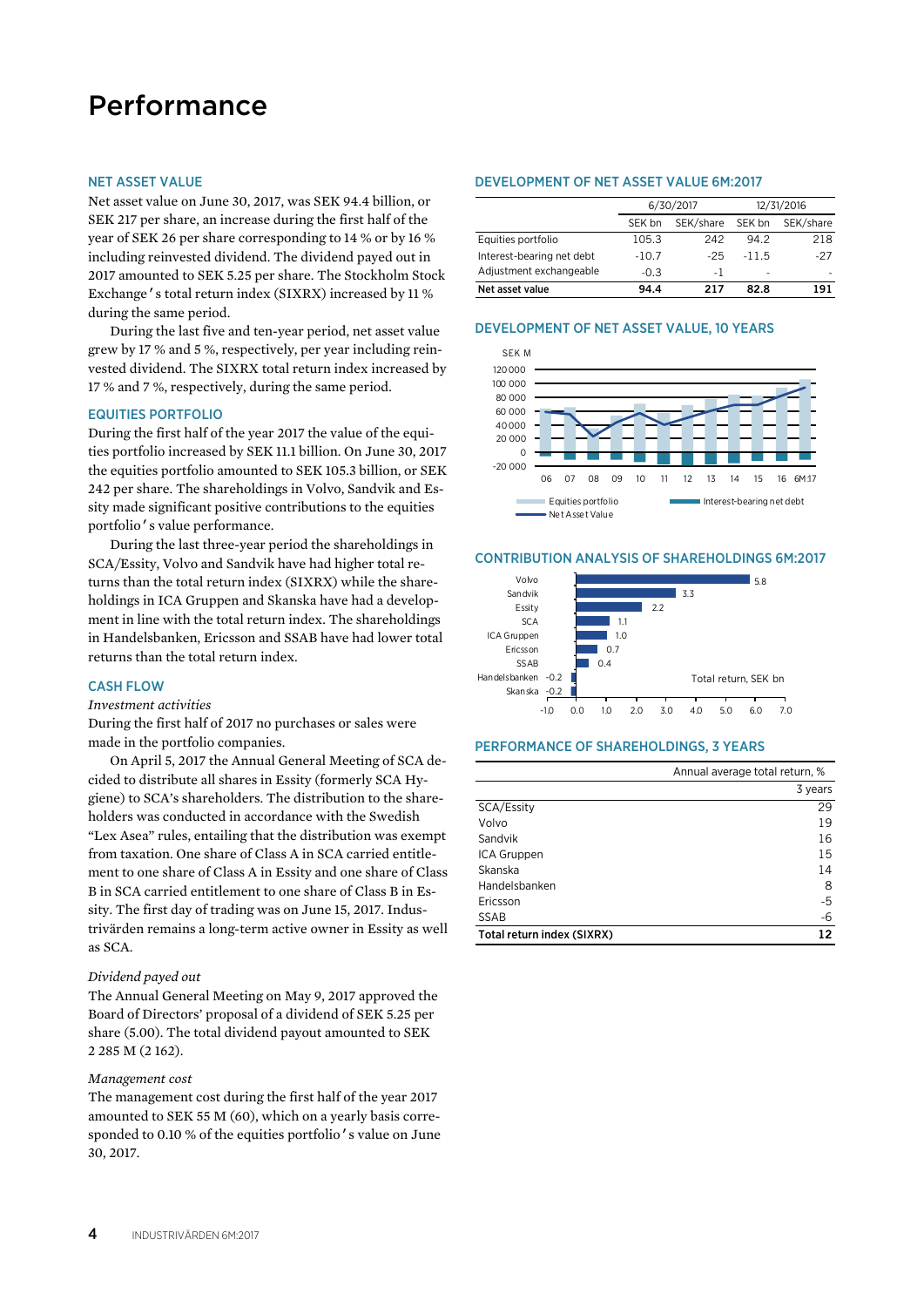#### NET DEBT

Interest-bearing net debt amounted to SEK 10.7 billion on June 30, 2017. The debt-equities ratio was 10 %, and the equity ratio was 89 % (84). The debt-equities ratio is calculated as interest-bearing net debt in relation to the market value of the equities portfolio.

On June 30, 2017, interest-bearing liabilities had an average capital duration of over 2 years and carried an average interest rate of approximately 0.3 %. Current unutilized committed bank loans that can be used for refinancing needs amounts to SEK 2 billion.

No part of Industrivärden's borrowings is conditional on any covenants. Standard & Poor's credit ranking on Industrivärden's is A/Stable/A-1.

In 2014 a SEK 4.4 billion exchangeable bond was issued based on ICA Gruppen's stock. The bond matures in 2019 and was issued at a premium of approximately 38 % to ICA Gruppen's, share price at the time and carries no interest. The strike price amounted to SEK 293.86 per share as per June 30, 2017. In the event of a potential future exchange, there is a possibility to pay either with shares or with cash equivalents.

The six-year convertible bond worth EUR 550 M that was issued in January 2011 matured on February 27, 2017, whereby approximately 9 % of the convertible bond, corresponding to 50.9 MEUR, was converted to 2 868 606 new Class C shares.

# INDUSTRIVÄRDEN SHARE DATA

The market prices for Industrivärden's Class A and C shares were SEK 214.50 and SEK 202.00 on June 30, 2017. At year-end 2016 the corresponding market prices were SEK 180.20 and SEK 169.80.

The total return, for both the Class A and C shares, amounted to 22 % during the first half of the year 2017, compared with 11 % for the total return index. The total returns for Industrivärden's shares over longer periods of time are shown in the table on page 1.

At the 2011 Annual General Meeting, a share conversion clause was added to the Articles of Association. Shareholders have the right at any time to request conversion of Class A shares to Class C shares. During the first half of the year 2017, 1 025 shares were converted.

#### INTEREST-BEARING NET DEBT, JUNE 30, 2017

|                              | Credit             | Utilized         |           |
|------------------------------|--------------------|------------------|-----------|
|                              | facility,<br>SEK M | amount.<br>SEK M | Maturity  |
| Exchangeable bond            |                    | 4 307            | 2019      |
| MTN-program                  | 8 000              | 3 3 1 8          | 2018-2021 |
| <b>Bank loans</b>            |                    | 500              | 2017      |
| Commercial paper             | 2 000              | 1901             | 2017      |
| Pension debt                 |                    | 123              |           |
| Other short-term borrowing   |                    | 849              | 2017      |
| <b>Total borrowing</b>       |                    | 10 998           |           |
| Less:                        |                    |                  |           |
| Interest-bearing receivables |                    | 327              |           |
| Interest-bearing net debt    |                    | 10 671           |           |

#### SHARE STRUCTURE, JUNE 30, 2017

|             |               | Capital,     | Votes. |
|-------------|---------------|--------------|--------|
|             |               |              | ℅      |
| 268 184 405 | 268 184 405   | 61.6         | 94.1   |
| 167 025 472 | 16 702 547    | 38.4         | 5.9    |
| 435 209 877 | 284 886 952   | 100 O        | 100.0  |
|             | No. of shares | No. of votes | %      |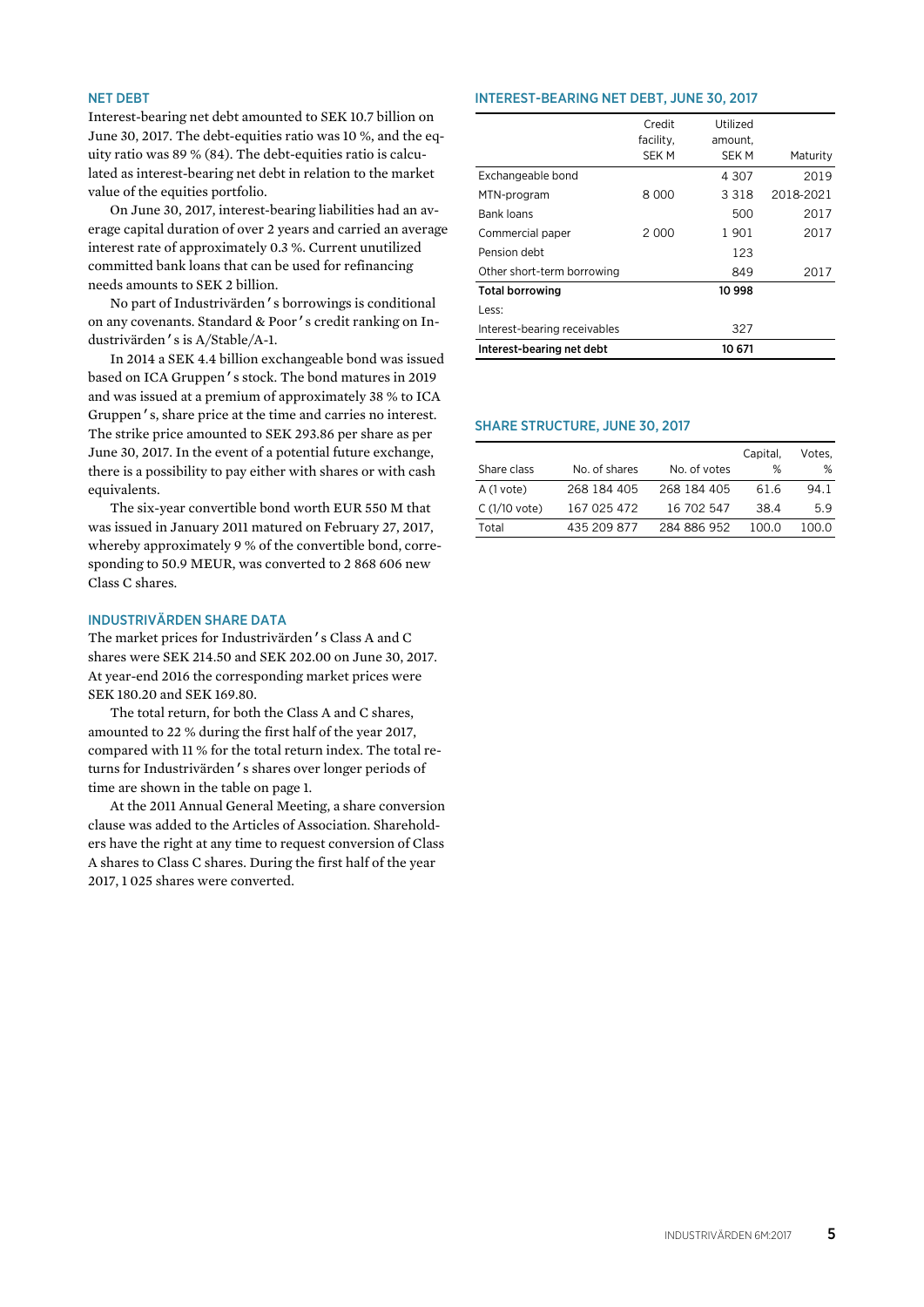# **Other**

#### BOARD'S ASSURANCE

The Board of Directors and CEO certify that the half-year interim report gives a true and fair presentation of the Parent Company's and Group's business, financial position and result of operations, and describes material risks and uncertainties facing the Parent Company and the companies included in the Group.

Stockholm, July 5, 2017 AB Industrivärden (publ)

| Fredrik Lundberg Pär Boman Christian Caspar |                        |                              |  |  |
|---------------------------------------------|------------------------|------------------------------|--|--|
| Chairman                                    | Vice Chairman Director |                              |  |  |
|                                             |                        |                              |  |  |
| Bengt Kjell                                 |                        | Nina Linander Annika Lundius |  |  |
| Director                                    | Director               | Director                     |  |  |
|                                             |                        |                              |  |  |
| Lars Pettersson                             | Helena Stjernholm      |                              |  |  |
| Director                                    | CEO and director       |                              |  |  |

### RESOLUTIONS AT ANNUAL GENERAL MEETING 2017

The 2017 Annual General Meeting was held on May 9, at which the following resolutions, among others, were made. The dividend was set at SEK 5.25 (5.00) per share. All board members and the Chairman of the Board were re-elected.

### FINANCIAL CALENDAR

Interim report January–September: October 5, 2017

#### CONTACT PERSONS

Sverker Sivall, Head of Corporate Communication and Sustainability, Martin Hamner, CFO, Helena Stjernholm, CEO

#### CONTACT INFORMATION

AB Industrivärden (publ) Box 5403, SE-114 84 Stockholm, Sweden Registered office: Stockholm, Reg. no.: 556043-4200 Switchboard: +46-8-666 64 00 info@industrivarden.se, www.industrivarden.net

#### TICKER CODES

INDUC:SS, Bloomberg INDUc.ST, Reuters INDU C, NASDAQ OMX

#### PUBLICATION

This information is information that AB Industrivärden is obliged to make public pursuant to the EU Market Abuse Regulation and the Securities Markets Act. The information was submitted for publication, through the agency by the Head of Corporate Communication and Sustainability stated above, at 10:00 a.m. CET on July 5, 2017.

#### AUDITORS' REVIEW REPORT

Following is the auditors' review report of interim financial information prepared in accordance with IAS 34 and Ch. 9 of the Swedish Annual Accounts Act.

### *Introduction*

We have reviewed the interim report for AB Industrivärden (publ) for the period January 1–June 30, 2017. The Board of Directors and CEO are responsible for the preparation and presentation of this interim financial information in accordance with IAS 34 and the Annual Accounts Act. Our responsibility is to express a conclusion on this interim report based on our review.

#### *Focus and scope of review*

We conducted our review in accordance with the International Standard on Review Engagements ISRE 2410, Review of Interim Report Performed by the Independent Auditor of the Entity. A review consists of making inquiries, primarily of persons responsible for financial and accounting matters, and applying analytical and other review procedures. A review is substantially less in scope than an audit conducted in accordance with the International Standards on Auditing (IAS) and other generally accepted auditing practices. The procedures performed in a review do not enable us to obtain a level of assurance that would make us aware of all significant matters that might be identified in an audit. Therefore, the conclusion expressed based on a review does not give the same level of assurance as a conclusion expressed based on an audit.

#### *Conclusion*

Based on our review, nothing has come to our attention that causes us to believe that the interim report is not prepared, in all material respects, in accordance with IAS 34 and the Annual Accounts Act for the Group, and in accordance with the Annual Accounts Act for the Parent Company.

Stockholm, July 5, 2017 PricewaterhouseCoopers AB

Magnus Svensson Henryson Authorized Public Accountant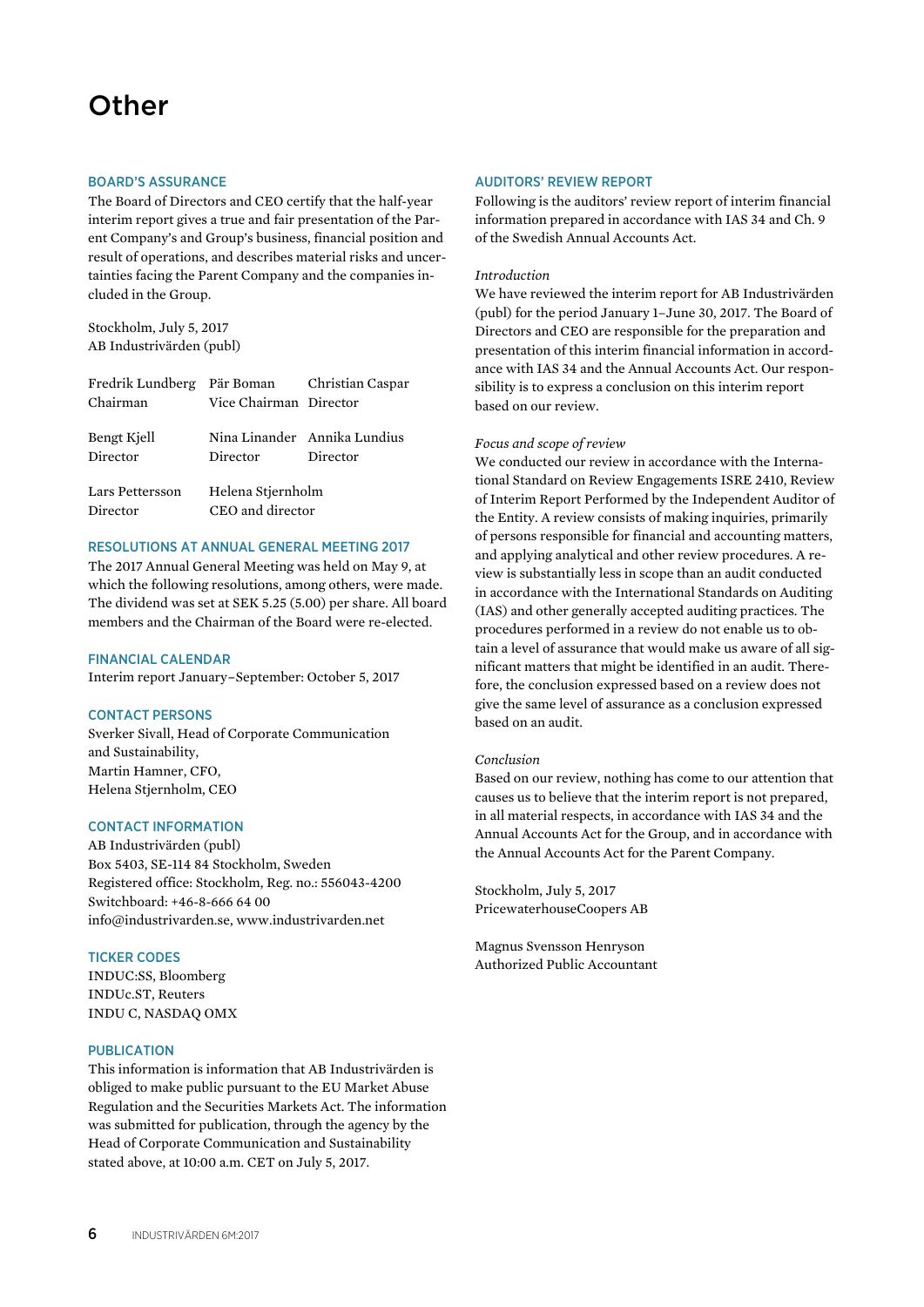# Financial statements

# GROUP

|                                               | 2017      | 2016      | 2017        | 2016      | 2016      |
|-----------------------------------------------|-----------|-----------|-------------|-----------|-----------|
| SEK M                                         | Apr.-Jun. | Apr.-Jun. | Jan.-Jun.   | Jan.-Jun. | Jan.-Dec. |
| <b>INCOME STATEMENT</b>                       |           |           |             |           |           |
| Dividend income from stocks                   | 1724      | 1926      | 2786        | 3078      | 3078      |
| Change in value of stocks, etc.               | 1 5 5 2   | $-2056$   | 10 9 24     | 8         | 13 687    |
| Management cost                               | $-29$     | $-29$     | $-55$       | $-60$     | $-112$    |
| <b>Operating income</b>                       | 3 2 4 7   | $-159$    | 13 655      | 3026      | 16 653    |
| Financial items                               | $-25$     | $-50$     | $-70$       | $-101$    | $-202$    |
| Income after financial items                  | 3 2 2 2   | $-209$    | 13 5 85     | 2925      | 16 451    |
| Tax                                           |           |           |             |           |           |
| Net income for the period                     | 3 2 2 2   | $-209$    | 13 5 8 5    | 2925      | 16 451    |
| Earnings per share, SEK                       | 7.40      | $-0.48$   | 31.25       | 6.77      | 38.05     |
| Earnings per share after dilution, SEK        | 7.40      | $-0.53$   | 31.25       | 5.88      | 34.93     |
| STATEMENT OF COMPREHENSIVE INCOME             |           |           |             |           |           |
| Comprehensive income for the period           | 3 2 2 2   | $-209$    | 13 5 8 5    | 2925      | 16 441    |
|                                               |           |           |             |           |           |
| BALANCE SHEET as per end of period            |           |           |             |           |           |
| Equities                                      |           |           | 105 328     | 80 514    | 94 250    |
| Other non-current assets                      |           |           | 12          | 494       | 214       |
| Total non-current assets                      |           |           | 105 340     | 81 008    | 94 4 64   |
| Cash and cash equivalents                     |           |           | $\mathbf 0$ | 314       | 823       |
| Other current assets                          |           |           | 336         | 346       | 337       |
| Total current assets                          |           |           |             | 660       | 1 1 6 0   |
| <b>Total assets</b>                           |           |           |             | 81 668    | 95 624    |
| Shareholders' equity                          |           |           |             | 68 613    | 82 1 29   |
| Non-current interest-bearing liabilities      |           |           | 7 2 4 8     | 6820      | 7 3 8 2   |
| Non-current non interest-bearing liabilities* |           |           | 636         | 552       | 414       |
| Total non-current liabilities                 |           |           | 7884        | 7372      | 7796      |
| Current interest-bearing liabilities          |           |           | 3750        | 5 5 2 7   | 5425      |
| Other liabilities                             |           |           | 130         | 156       | 274       |
| Total current liabilities                     |           |           | 3880        | 5683      | 5699      |
| Total shareholders' equity and liabilities    |           |           | 105 676     | 81 668    | 95 624    |
| <b>CASH FLOW</b>                              |           |           |             |           |           |
| Cash flow from operating activities           |           |           | 2662        | 2 9 6 0   | 2854      |
| Cash flow from investing activities           |           |           |             | 901       | 834       |
| Cash flow from financing activities**         |           |           | $-3485$     | $-3552$   | $-2870$   |
| Cash flow for the period                      |           |           | $-823$      | 309       | 818       |
| Cash and cash equivalents at end of period    |           |           | $\mathbf 0$ | 314       | 823       |

\* Of which, the option component of the exhangeable bond, totaling SEK 547 M, which at the time of issue amounted to a total of SEK 335 M.

\*\* Of which, dividends of SEK 2 285 (2 162) M paid to shareholders.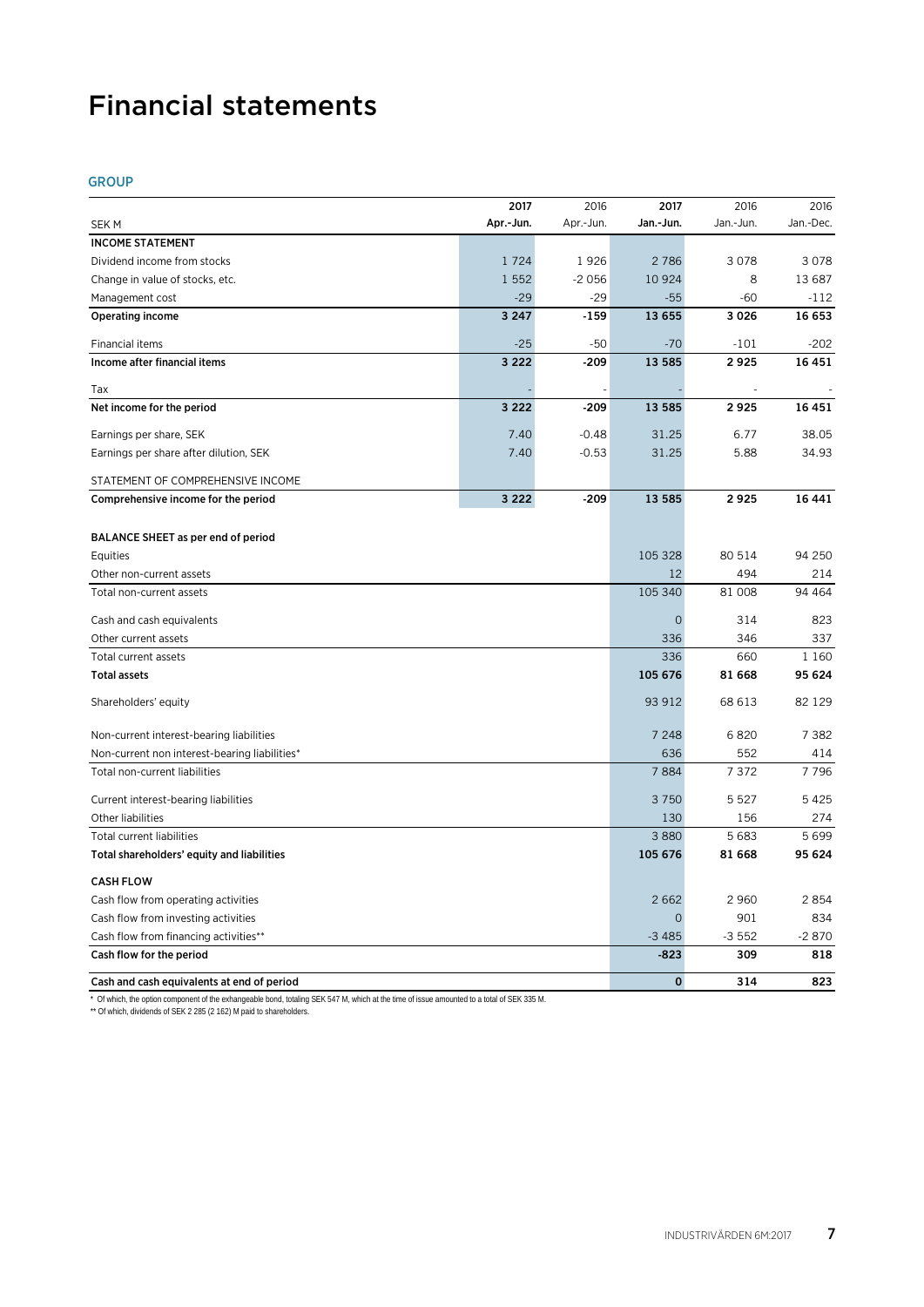|                                                   | 2017      | 2016      | 2016      |
|---------------------------------------------------|-----------|-----------|-----------|
| <b>SEKM</b>                                       | Jan.-Jun. | Jan.-Jun. | Jan.-Dec. |
| <b>CHANGES IN SHAREHOLDERS' EQUITY</b>            |           |           |           |
| Opening shareholders' equity as per balance sheet | 82 1 29   | 67850     | 67850     |
| Conversion                                        | 482       |           |           |
| Comprehensive income for the period               | 13 5 85   | 2925      | 16 44 1   |
| Dividend                                          | $-2285$   | $-2162$   | $-2162$   |
| Closing shareholders' equity as per balance sheet | 93 912    | 68 613    | 82 1 29   |
| INTEREST-BEARING NET DEBT at end of period        |           |           |           |
| Cash and cash equivalents                         | $\Omega$  | 314       | 823       |
| Interest-bearing assets                           | 327       | 801       | 503       |
| Non-current interest-bearing liabilities          | 7 248     | 6820      | 7 3 8 2   |
| Current interest-bearing liabilities              | 3 7 5 0   | 5 5 2 7   | 5425      |
| Interest-bearing net debt                         | 10 671    | 11 232    | 11481     |

# PARENT COMPANY

|                                            | 2017      | 2016      | 2016      |
|--------------------------------------------|-----------|-----------|-----------|
| <b>SEKM</b>                                | Jan.-Jun. | Jan.-Jun. | Jan.-Dec. |
| <b>INCOME STATEMENT</b>                    |           |           |           |
| Operating income                           | 10 289    | 2013      | 11 343    |
| Income after financial items               | 10 27 1   | 1974      | 11 259    |
| Income for the period                      | 10 271    | 1974      | 11 259    |
| Comprehensive income for the period        | 10 271    | 1974      | 11 249    |
| BALANCE SHEET as per end of period         |           |           |           |
| Non-current assets                         | 62 264    | 44 209    | 53 333    |
| Current assets                             | 416       | 754       | 1 2 8 4   |
| <b>Total assets</b>                        | 62 680    | 44 963    | 54 617    |
| Shareholders' equity                       | 51 799    | 34 056    | 43 330    |
| Non-current liabilities                    | 7884      | 5372      | 5796      |
| <b>Current liabilities</b>                 | 2 9 9 7   | 5 5 3 5   | 5491      |
| Total shareholders' equity and liabilities | 62 680    | 44 963    | 54 617    |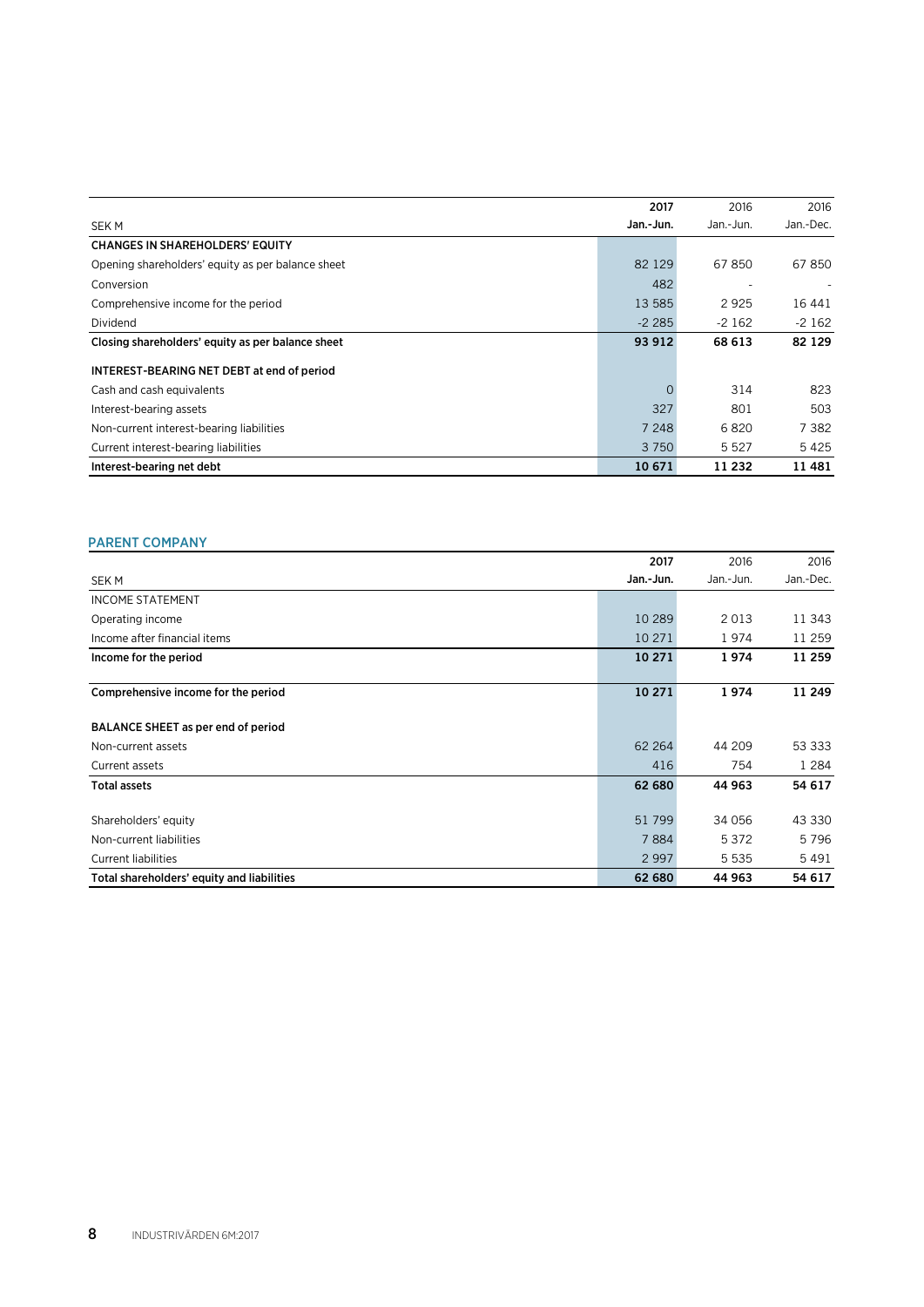# Accounting policies and notes

# ACCOUNTING POLICIES

This interim report has been prepared in accordance with IAS 34 Interim Financial Reporting. The consolidated financial statements have been prepared in accordance with International Financial Reporting Standards (IFRS) as endorsed by the EU, and the Swedish Annual Accounts Act. The Parent Company's financial statements have been prepared in accordance with RFR 2 – Accounting for Legal Entities, and the Swedish Annual Accounts Act. New or amended IFRSs and IFRIC interpretations have not had any effect on the Group's or Parent Company's earnings for financial position.

#### ALTERNATIVE PERFORMANCE MEASURES

The definitions for the alternative performance measures net asset value, debt-equities ratio, market value of the equities portfolio and interest-bearing net debt are provided in the 2016 Annual Report. The equity ratio is defined as equity in relation to total assets. These alternative performance measures are essential for the understanding and evaluation of an investment company's business.

#### FAIR VALUE MEASUREMENT OF FINANCIAL INSTRUMENTS

In accordance with IFRS 13, financial instruments are measured at fair value according to a three level hierarchy. Classification is based on input data that is used in measuring the instruments. Instruments in Level 1 are valued according to quoted prices for identical instruments in an active market. Instruments in Level 2 are valued in a valuation model which uses input data that are directly or indirectly observable in the market. Instruments in Level 3 are valued using a valuation technique based on input data that are not observable in a market.

Responsibility for fair value measurement, which is based on documentation produced by the company's risk manager, rests with management. ISDA master agreements exist with the pertinent counterparties.

| 6/30/2017                | Level 1 | Level 2 | Level 3 | Total   |
|--------------------------|---------|---------|---------|---------|
| Assets                   |         |         |         |         |
| Equities                 | 105 115 |         | 213     | 105 328 |
| Derivatives, etc.        |         | 3       |         | 3       |
| <b>Total assets</b>      | 105 115 | 3       | 213     | 105 332 |
|                          |         |         |         |         |
|                          | Level 1 | Level 2 | Level 3 | Total   |
| Liabilities              |         |         |         |         |
| Non-current liabilities  |         |         |         |         |
| Option component of      |         |         |         |         |
| exchangeable bond        |         | $-547$  |         | $-547$  |
| Derivatives, etc.        |         | -89     |         | -89     |
| <b>Total liabilities</b> |         | -636    |         | $-636$  |

No changes have been made between levels compared with the preceding year.

#### RISKS AND UNCERTAINTIES

The dominant risk in Industrivärden's business is share price risk, i.e., the risk of a change in value caused by changes in share prices. A 1% change in the share price of the holdings in the equities portfolio as per June 30, 2017, would have affected its market value by approximately +/– SEK 1 100 M.

#### RELATED PARTY TRANSACTIONS

During the first half of the year 2017, dividend income was received from associated companies.